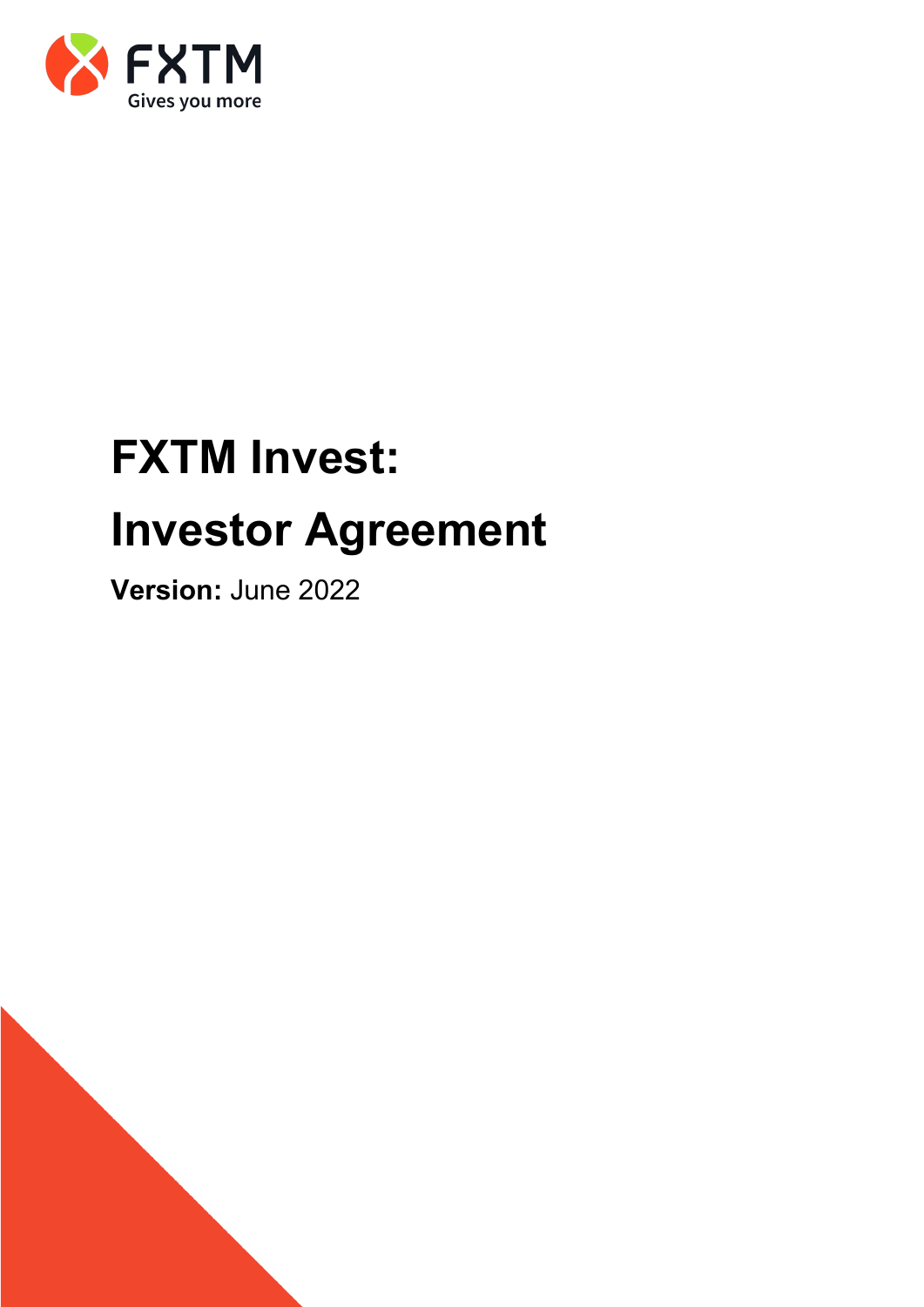

## **TABLE OF CONTENTS:**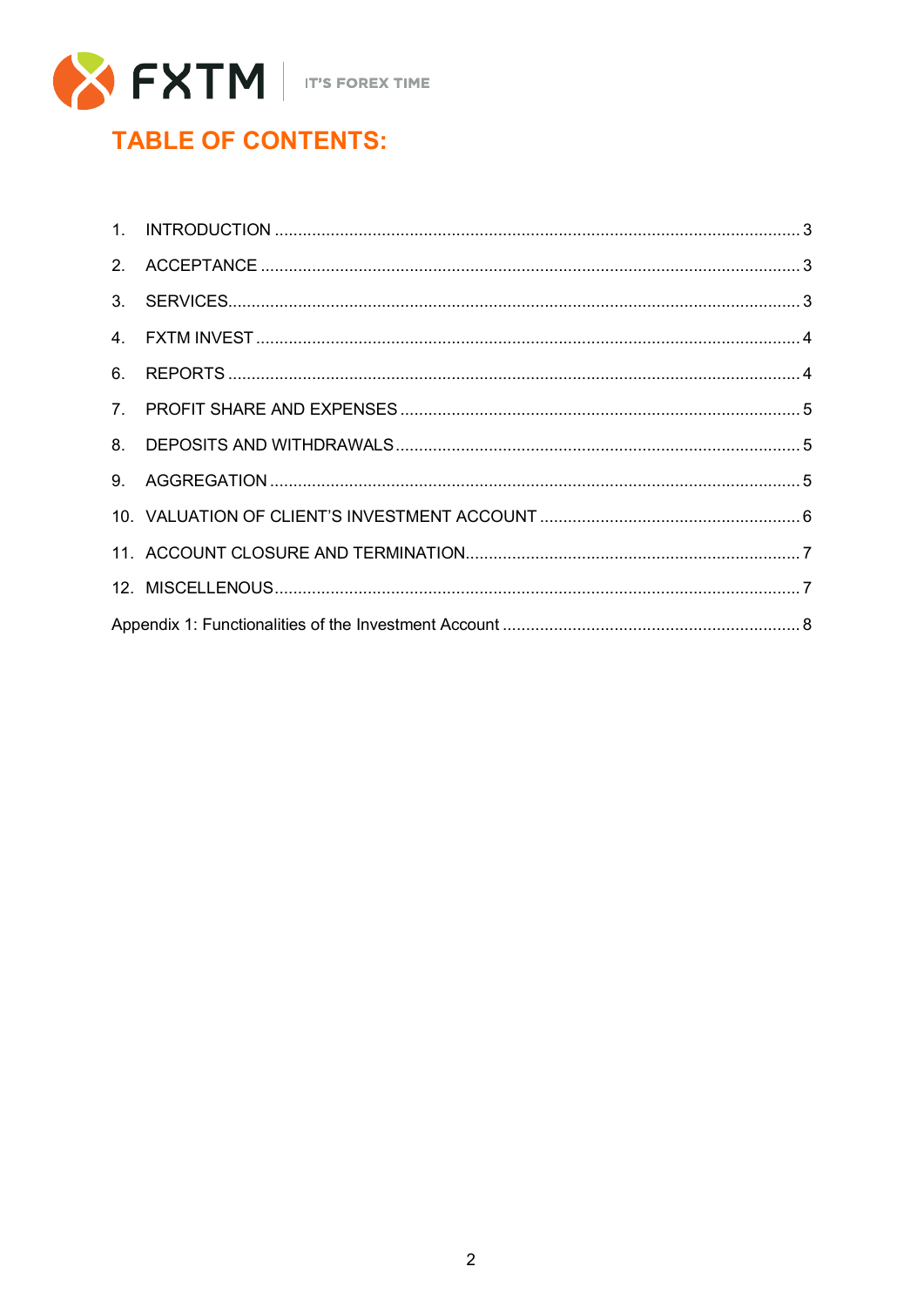**IT'S FOREX TIME** 



## <span id="page-2-0"></span>**1. INTRODUCTION**

- **1.1.** This FXTM Invest: Investor Agreement ("Agreement") explains the rules we ("FXTM" or the "Company") follow when you ("Investor" or "Client") become an Investor under our FXTM Invest Investor service.
- **1.2.** Apart from this Agreement, there are rules around your investing or trading on MyFXTM in other Operative Agreements. You should read each of them carefully before you start trading with us.
- **1.3.** You can find definitions for any capitalized terms used in this Agreement or in the Client Agreement.

## <span id="page-2-1"></span>**2. ACCEPTANCE**

**2.1.** You will receive a notice to confirm that you have been accepted as an Investor after you have made an online request, properly completed the application form, submitted all required documents and accepted this Agreement and the Operative Agreements on the Website.

## <span id="page-2-2"></span>**3. SERVICES**

- **3.1.** You will participate in FXTM Invest and have access to or follow a series, sequence and/or set of Transactions carried out by the Strategy Manager through the Strategy Manager's account ("Investment Strategy").
- **3.2.** The Strategy Manager has entered into a separate agreement with FXTM to provide specific trading strategies and will provide his/her Investment Strategy on the Website for your investment (the "Strategy Manager").
- **3.3.** When you become an Investor, you agree to:
	- **(a)** appoint the Strategy Manager as your true and lawful attorney and agent, with full power and authority to act as a manager of your Investment Account;
	- **(b)** instruct FXTM to take all such necessary actions to follow the Investment Strategy.
- **3.4.** The Investment Strategy will be followed at a pro-rata basis, comparing the funds in the Strategy Manager's account with the funds in the personal account opened under your name when you joined an Investment Strategy (your "Investment Account").
- **3.5.** When you follow an Investment Strategy, you allow FXTM:
	- **(a)** to invest or deal with your Investment Account as the Strategy Manager in its own discretion and as FXTM deems appropriate for you;
	- **(b)** to purchase, acquire, sell, dispose of, maintain, exchange or trade our Instruments in any manner;
	- **(c)** to enter into contracts for differences and place Quotes and Orders for transmission or execution with another investment firm or bank;
	- **(d)** to execute Transactions on an alternative venue;
	- **(e)** to enter Transactions in any markets and act in any other way which the Strategy Manager deems appropriate in relation to the Investment Strategy;
	- **(f)** to issue Orders and Instructions with respect to the disposition of the Instruments, forming part of the Investment Strategy.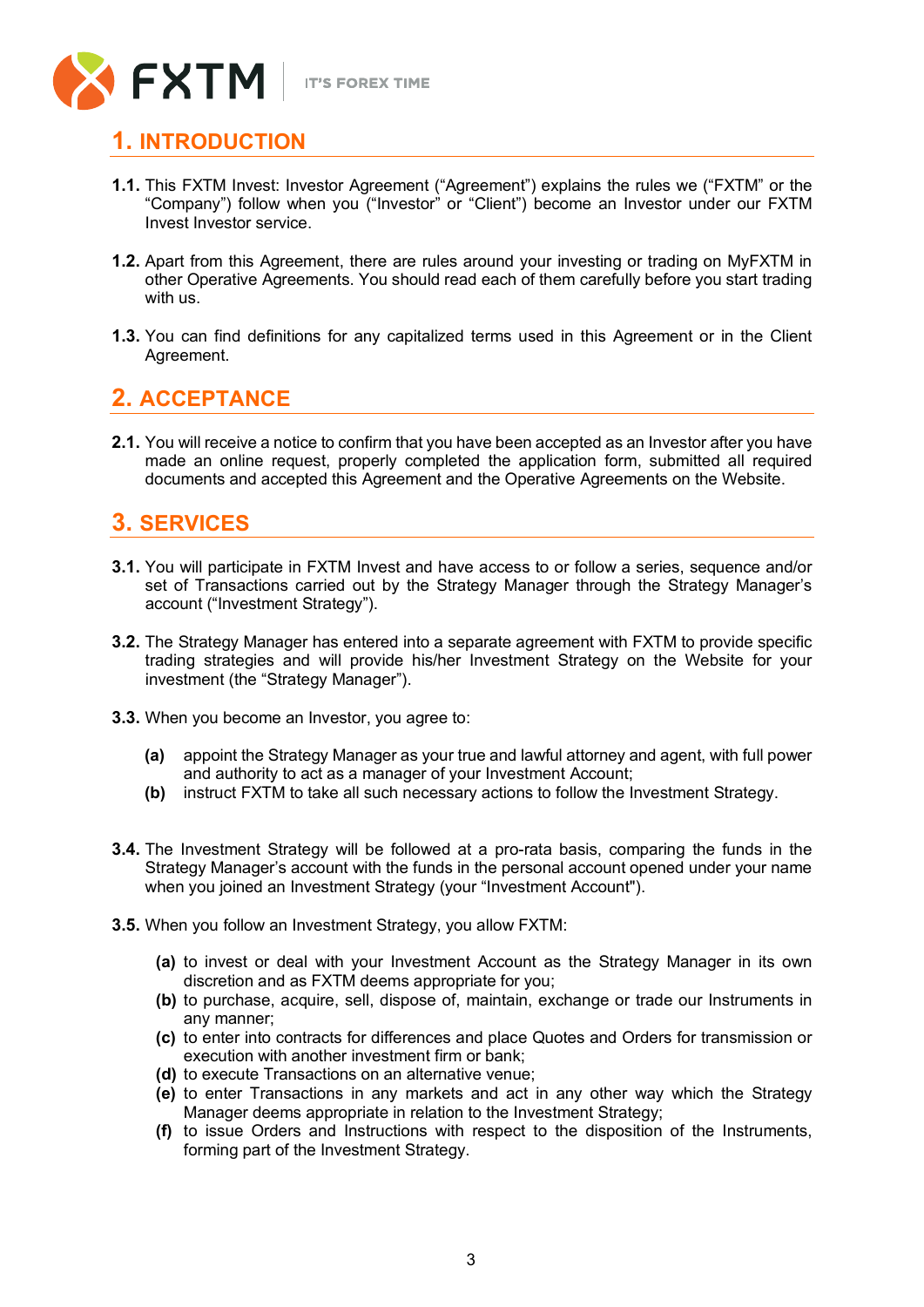**IT'S FOREX TIME** 



#### <span id="page-3-0"></span>**4. FXTM INVEST**

- **4.1.** "FXTM Invest" service is developed by FXTM and allows you to follow a Strategy Manager's strategy by copying the trades in a specially designated account, for a Profit Share.
- **4.2.** The profit share represents a percentage of the profits that will be rewarded to the Strategy Manager for his positive performance and will paid within thirty (30) days from the day of initial minimum deposit ("Profit Share"). In case the Investment Strategy is withdrawn or closed, the High Water Mark rule will apply.

"**High Water Mark"** means the highest peak in equity value that the Investment Account has reached.

- **4.3.** You can join any Investment Strategy available on FXTM Invest. We will provide you with the Investment Strategy, relevant information, applicable costs and fees, Profit Share and the history of performance of each Investment Strategy as amended from time to time on our Website.
- **4.4.** You understand that each Investment Strategy has its own fees and charges, asset valuation and procedures.
- **4.5.** We will settle your Investment Account in a payout interval:
	- **(a)** to begin on the date your account is activated (first minimum deposit);
	- **(b)** equal to one calendar month;
	- **(c)** to end at the beginning of the following payout interval.

When the payout interval is reached, we will pay the Profit Share to the Strategy Manager automatically if your account is profitable compared to your previous interval and if it exceeds the High Water Mark.

## **5. SUITABILITY**

**5.1.** You undertake to provide any necessary information we may request to assess your knowledge and experience on the underlying risks in the Transactions or management of your Investment Account or your financial situation and investment objectives.

## <span id="page-3-1"></span>**6. REPORTS**

- **6.1.** We will provide you with monthly statements (the "**Reports**") on your trade, deposits and withdrawal transactions executed in your Investment Account and Profit Share payments.
- **6.2.** You will receive the Reports and/or report any inconsistencies within the Report as provided in Clause 40.1 – 40.3 of the Client Agreement.
- **6.3.** Confirmations will, in the absence of manifest error, be deemed conclusive unless you notify FXTM in writing to the contrary within ten (10) Business Days following the day of receipt of the said confirmation with error.
- **6.4.** You agree not to receive a quarterly or annual Report as the information on you Investment Account will be included in your monthly Reports.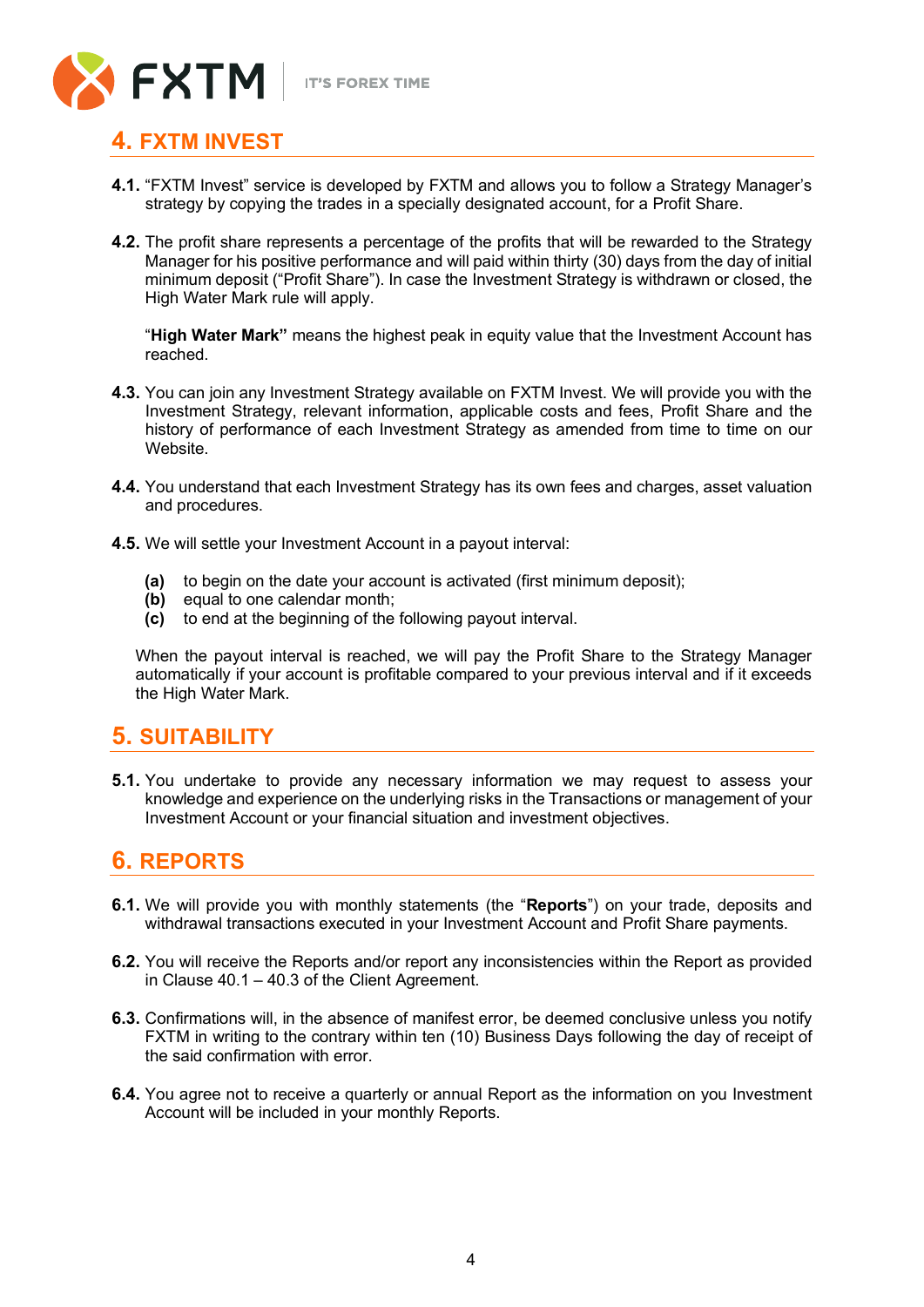**IT'S FOREX TIME** 



## <span id="page-4-0"></span>**7. PROFIT SHARE AND EXPENSES**

- **7.1.** You agree to:
	- **(a)** pay the Strategy Manager a remuneration equivalent to the Profit Share for each Investment Strategy you join;
	- **(b)** pay the Strategy Manager any Profit Share, fee or expense or deduction from your Investment Account and/or MyFXTM wallet, in the event of a partial or full withdrawal;
	- **(c)** cover the Strategy Manager's value added tax or any other tax, contribution or charge duty attributable to any Transaction, any act or action of FXTM under this Agreement;
	- **(d)** allow FXTM to withhold any taxes as per any Applicable Regulations and understand that you will be responsible for your taxes under this Agreement.
- **7.2.** We may pay or receive monetary and non- monetary benefits to or from the Strategy Managers and/or other third parties in relation to FXTM Invest as per the Applicable Regulations. Upon your request, we will share any information on such benefits where applicable.

## <span id="page-4-1"></span>**8. DEPOSITS AND WITHDRAWALS**

- **8.1.** You may deposit into or withdraw from your Investment Account at any time by submitting a request in your MyFXTM, subject to subpara [9](#page-4-1) below.
- **8.2.** You will be required to make a minimum deposit as indicate on our website into your Investment Account.
- **8.3.** You cannot cancel a request to deposit and/or withdraw funds before execution.

#### <span id="page-4-2"></span>**9. AGGREGATION**

- **9.1.** Aggregation means that FXTM may combine your Orders with those of our other clients for execution as a single Order. We will aggregate Orders, if we reasonably believe that this is in the best interests of our clients.
- **9.2.** We cannot guarantee that aggregation will result in a more favourable execution price compared to standalone execution and will not bear any related responsibility.
- <span id="page-4-3"></span>**9.3.** You agree that:
	- **(a)** Where more than one Client joins an Investment Strategy, the Orders will be executed as an aggregate of the volumes of all Investment Accounts and the Strategy Manager account, in one separate order;
	- **(b)** The price of execution for all Investment Accounts following the specific Investment Strategy will be defined based on the average price of all prices executed for the specific Order; and
	- **(c)** Where a Client joins, deposits to, pauses, resumes, and/or withdraws from his Investment Account, clause [11.2](#page-4-3) (a) will not apply and orders will not be executed as an aggregate.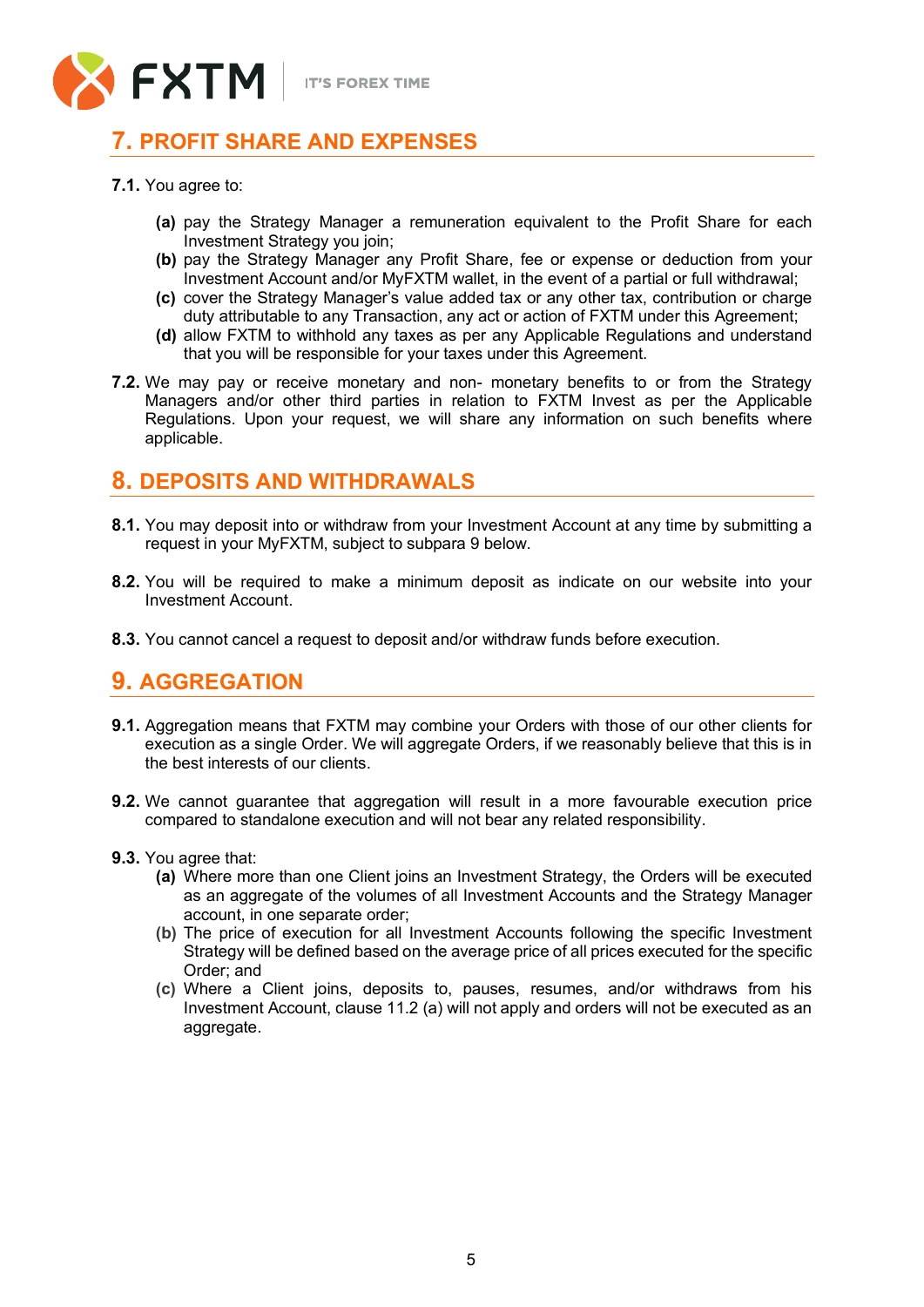

## <span id="page-5-0"></span>**10. VALUATION OF CLIENT'S INVESTMENT ACCOUNT**

Your Investment Account will be valued as follows:

**10.1.** Instruments, which are listed on any stock exchange will be calculated on the basis of their closing offer price on the relevant date as published; by the relevant stock exchange authorities or as directed by FXTM; and

> if the offer prices of the relevant Instrument cannot be determined in this way for any reason, they will be calculated in accordance with the closing offer price of the relevant Instrument as published; by the relevant stock exchange authorities or as directed by FXTM on the last date on which such publication has been made immediately prior to the relevant date of valuation.

- **10.2.** Instruments, which in FXTM's opinion, cannot easily be realized, will be calculated on the basis of fair valuation as determined by FXTM; and the following investments will be added to the final value for the relevant Annual or Monthly Period –
	- (i) gross dividends, distributions of cash, bonus shares or other bonus securities, rights issues, warrants and interest received from or in relation to investments of the portfolio;
	- (ii) any withdrawal of cash or investments from the portfolio; and/or
	- (iii) any withdrawal of cash or investments from the portfolio.

"**Monthly or Annual Period**" means every continuous monthly or annual period commencing, in the case of the first monthly or annual period, on the date of commencement of this Agreement and ending one calendar month or year thereafter and in the case of every subsequent monthly or annual period, commencing on the first day which next follows the last day of the immediately preceding Monthly or Annual Period and ending one calendar month or year thereafter.

**10.3.** Any monetary profits made from entering into contract of differences Instruments will be included in the valuation of the portfolio after deducting the applicable Profit Share and Transaction Expenses.

"**Transaction Expenses**" means the costs associated with the Transactions and services undertaken by FXTM on your behalf (i.e., conclusion, execution and settlement of Transactions, currency conversion e.g., expenses of other brokers, custodians, any stock exchange and/or banks) as well as any expenses incurred by FXTM in connection with this Agreement and/or protection of your rights to your Instruments.

- **10.4.** The value of the Investment Account may change based on the movement of underlying Instruments, further deposits and withdrawals.
- **10.5.** The final value of the Investment Account for the relevant Payout Interval, will be determined after deduction of all outstanding Profit Share, fees and expenses, including third-party ones.
- **10.6.** The final value of the Investment Account for the Payout period will be compared with a benchmark that FXTM will select to track your Instruments and reflect your investment objectives.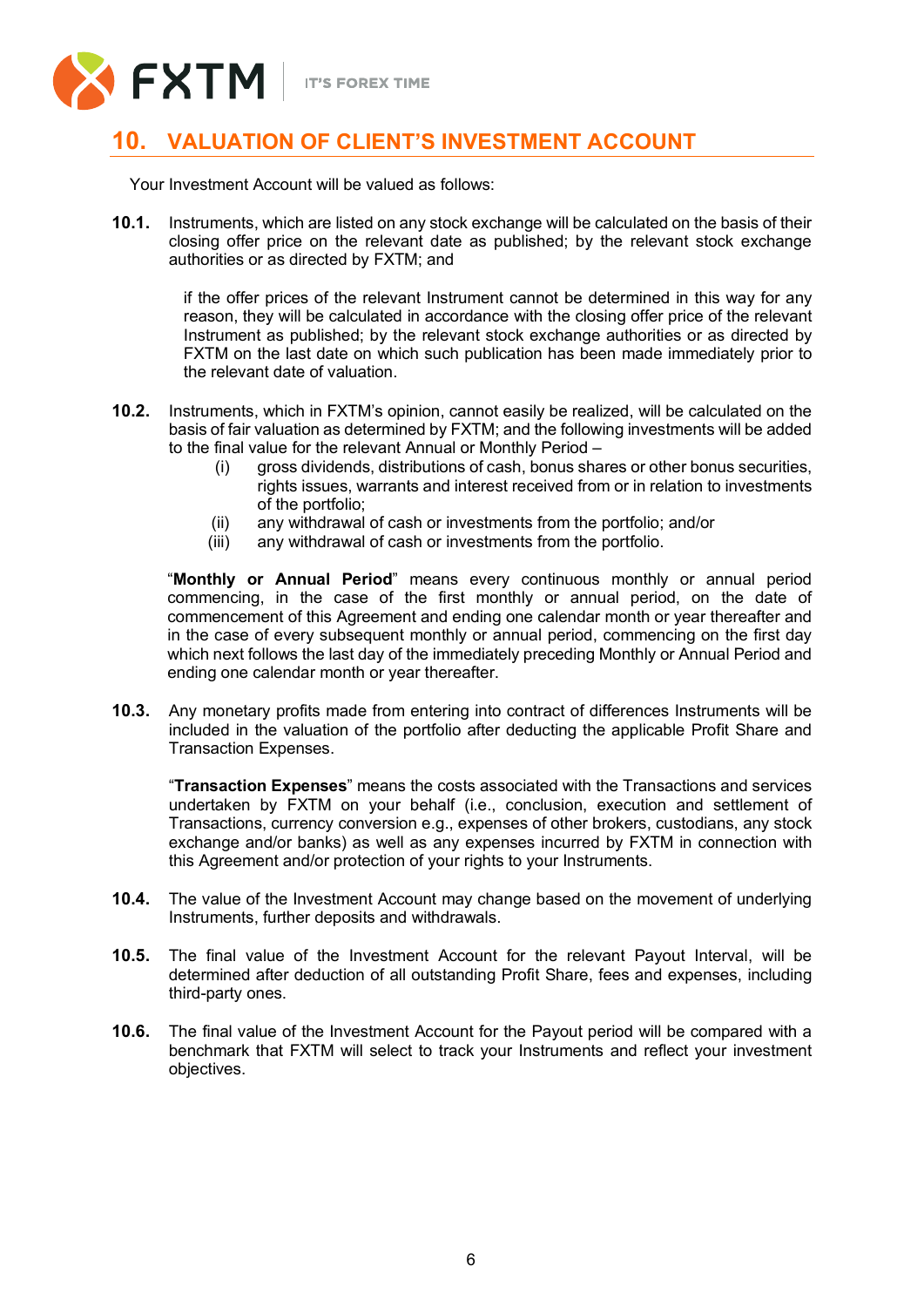

## <span id="page-6-0"></span>**11. ACCOUNT CLOSURE AND TERMINATION**

- **11.1.** You may initiate closure of your Investment Account by making a closure request in MyFXTM. In this case, all your Open Positions on your Investment Account must be closed at the time the request is made.
- **11.2.** We may initiate closure of your Investment Account taking into consideration your preagreed investment policy statement and the current conditions of the markets.
- **11.3.** Upon closure of your Investment Account and termination of this Agreement, we will follow the general rules in Clause 20 of the Client Agreement.

## <span id="page-6-1"></span>**12. MISCELLENOUS**

- **12.1.** To contact us, please email us at: [investments@fxtm.com.](mailto:investments@fxtm.com) You will find more rules about communication in Clause 18 of the Client Agreement.
- **12.2.** We may freeze your Investment Account for failure to provide any documents or information required under this Agreement and will charge you a handling fee of \$5 per month or the balance of the account, whichever is lower, until you provide this documents or information.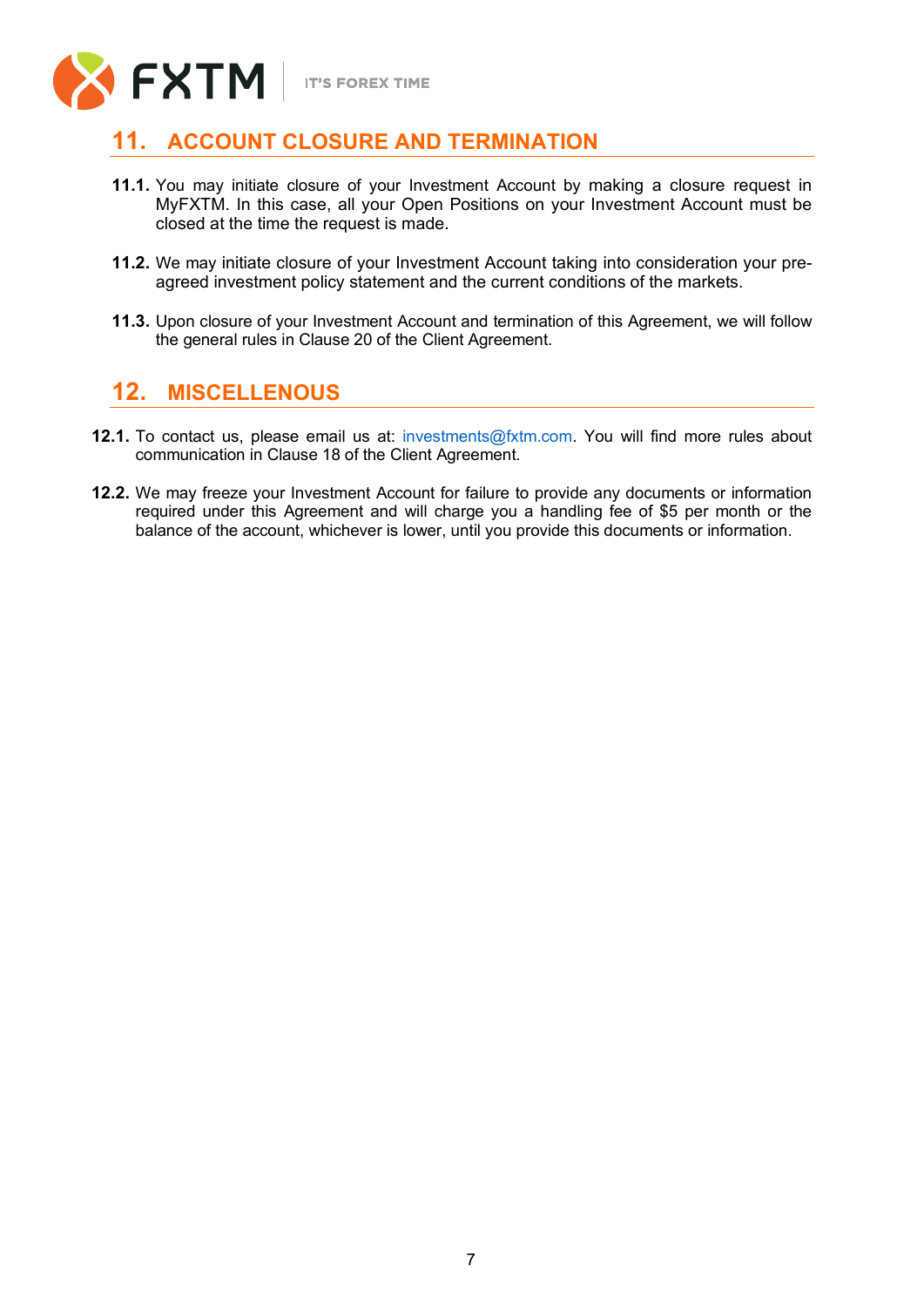

## <span id="page-7-0"></span>**Appendix 1: Functionalities of the Investment Account**

#### **1. Initial Minimum Deposit**

If you meet the minimum deposit level, the system will automatically start following the Investment Strategy i.e., new order(s) will be executed if the Investment Strategy has Open Positions at current market prices. This is a resume case/action.

#### **2. Re-deposit and Withdrawal**

- **(a)** When you submit a re-deposit or withdrawal request, if the Investment Account has Open Positions, the system will pause your Investment Account, execute the re-deposit or withdrawal request and then resume trading, at current market prices.
- **(b)** "**Pause**" an Investment Account means to click on the "Pause" button in your Investment Account unless paused by the system. If the Account is paused, all positions in the Account will be closed.

#### **3. Processing and Execution of Orders**

- **(a)** All your requests in relation to opening or closing orders on the Investment Account (i.e., pausing, closing, or enabling safety mode on the account) will be processed and executed during the trading hours of all the trading Instruments in the Investment Account.
- **(b)** Any request to change the protection level will be processed immediately but will be executed during the trading hours of all the traded instruments in the investment account.

#### **4. Safety Mode**

- **(a)** If you activate the "Safety mode", the system will initially pause and then resume your Investment Account with a new coefficient in order to decrease exposure to risk.
- **(b)** Safety mode allows you to decrease the risk level of your Investment Account by 50% compared to the strategy you are following.

#### **5. Payout Interval and Protection Level**

- **(a)** At the time of Payout interval, your Investment Account will pause to allow the system to calculate and withdraw the Profit Share for the Strategy Manager, if any, and will resume trading on your Investment Account thereafter.
- **(b)** When you open an Investment Account, the system will automatically set the protection level at 50%. Before or after making the initial minimum deposit, you may:
	- i. Adjust (increase/decrease) your Protection Level according to your preference; or
	- ii. Choose to only receive an email notification when the specified Protection Level is reached, without pausing the account.
- **(c) "Protection Level"** means the limit you set to your investment. If your capital reaches this level, then all the Open Positions will be closed or you will receive a notification to close all Open Positions by yourself, according to your preferences. Your protection Level will not be guaranteed in the event of a Force Majeure or during Abnormal Market Conditions.
- **(d)** When your make the initial minimum deposit, the system will take the current Protection level percentage and calculates the actual value of your Protection Level based on your initial minimum deposit. In a case of re-deposit or withdrawal, your Protection Level will be adjusted according to the Protection Level % based on the updated equity after your re-deposit or withdrawal.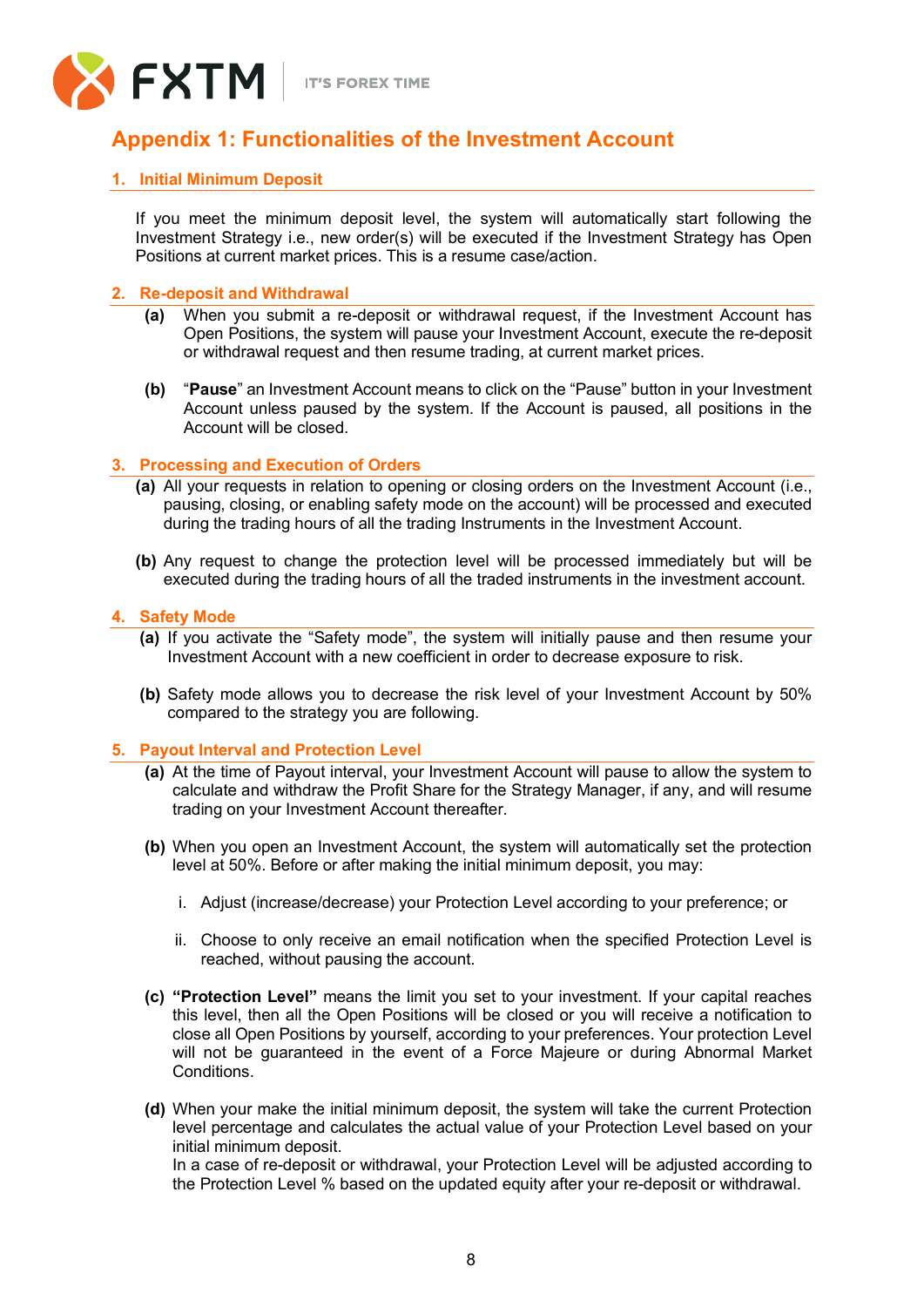

- **(e)** When your Protection Level is reached, the system, based on your preference, will either:
	- i. pause your Investment Account and send you an email notification, or
	- ii. only send an email notification without pausing the Investment Account.

Based on the current market conditions, you equity can drop below the Protection Level.

In case the Investment Account is paused, the system will re-calculate the new Protection Level based on the actual value and the percentage of the Protection Level remains the same. The new Protection Level will be in place as soon as the investor resume the Investment Account.

#### **6. Rules between Investment Accounts**

Your Investment Account will have the same terms and conditions as the Strategy Manager's Account followed by the Investor Account. The Strategy Manager can be registered under another brand and/or by another company. In case of any complaint, the [Complaints](https://www.forextime.com/policies-regulation/client-account-opening-agreements)  [Management Policy](https://www.forextime.com/policies-regulation/client-account-opening-agreements) will apply.

#### **7. Investment Strategy Termination**

Your Investment Account will be closed if:

- **(a)** your Strategy Manager withdraws all the funds from his or her Strategy Manager's Account;
- **(b)** your Strategy Manager is inactive for ninety (90) calendar days; and/or
- **(c)** you are paused for ninety (90) calendar days (we will notify you five (5) days before closing your Investment Account in this case).

#### **8. Paused Accounts**

The system can automatically pause your Investment Account in case it cannot follow the Investment Strategy if:

- **(a)** The calculated volume to be executed on your Investment Account cannot be fulfilled if it does not meet the minimum volume requirements for the execution of trades (i.e., 0.0001 lots). In this case, the equity of Investment Account is 100 times less than the Strategy Manager account;
- **(b)** Extreme volatility or other technical issue;
- **(c)** the free margin available in the Investment Account is not sufficient to open a new position.

#### **9. Free Margin**

The Free Margin available in the Investment Account is not sufficient to open a new position if the equity of the Investment Account is 100 time less than the Strategy Manager account then investor will receive and email that will indicate how much additional funds the investor should follow in order to be able to follow that Strategy Manager account.

#### **10. Formula for calculating Volume of Investment Account**

The following Formula is used for calculating Volume of Investment Account:

 $Vi = Vm^*R^*K$ 

Vi = Volume of Investment Account

- Vm = Volume of Strategy Account
- R = Relationship between the Investment Account's and the Investment Strategy's equities